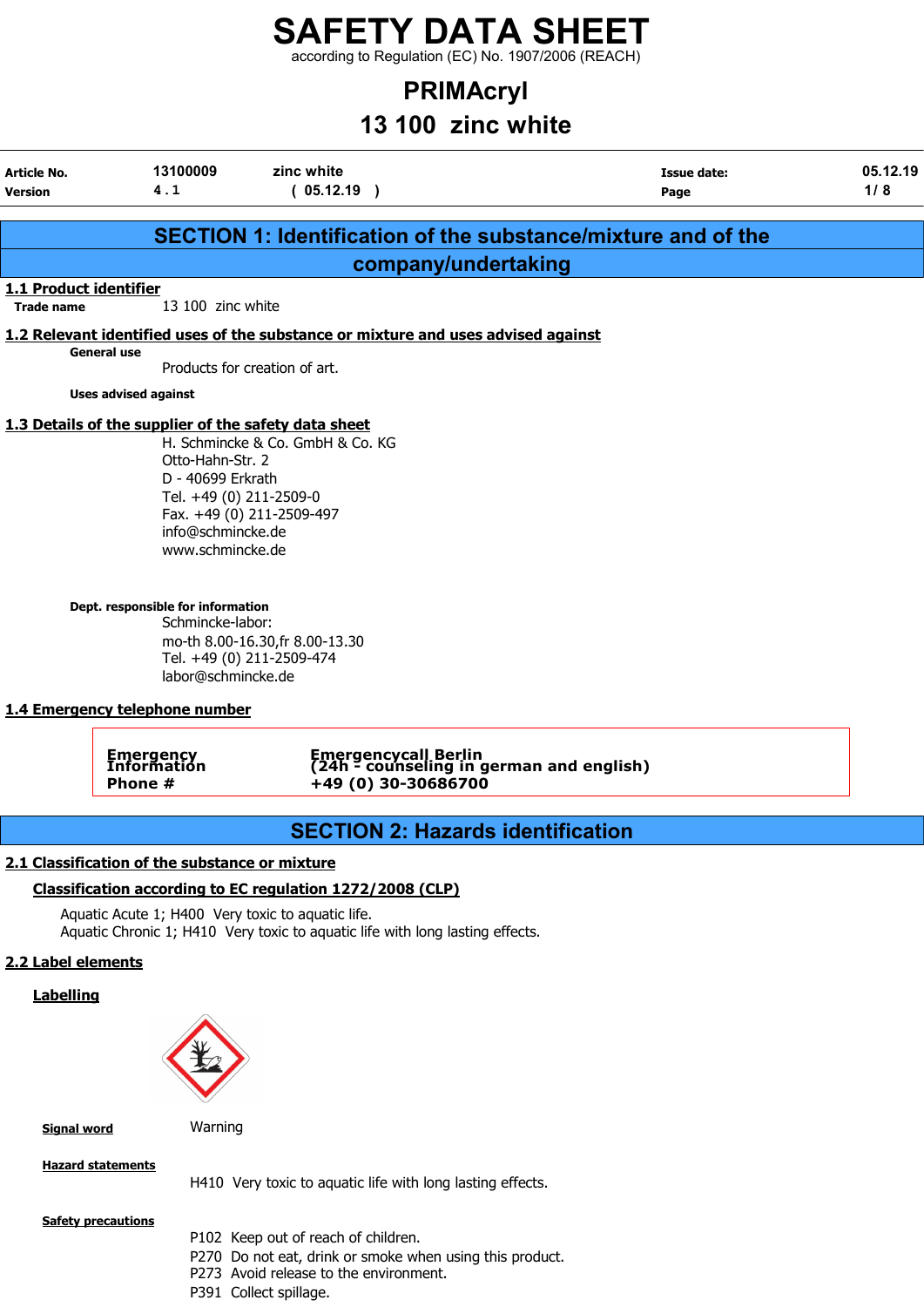according to Regulation (EC) No. 1907/2006 (REACH)

# PRIMAcryl 13 100 zinc white

| Article No.    | 13100009 | zinc white | <b>Issue date:</b> | 05.12.19 |
|----------------|----------|------------|--------------------|----------|
| <b>Version</b> | 4.L      | 05.12.19   | Page               |          |

Text for labelling (CLP)

Contains biocidal products. Contains BIT, CIT, MIT, OIT: May produce an allergic reaction. Full text of biocides: see section 16.

### 2.3 Other hazards

# SECTION 3: Composition / information on ingredients

### 3.1 Substances

Chemical characterisation pigment pure acrylate Water CAS-Number EINECS / ELINCS / NLP EU index number REACH registration No. Hazchem-Code CI-Number 14 230 PW4 PW6 PR242 PY42 14 481 PW4 PB15:1 14 486 PW4 PB29 14 910 PV3 14 930 PR81:2

14 940 PV1

### 3.2 Mixtures

Substance 1 zinc oxide: 30 - 40 % CAS: 1314-13-2 REACH: 01-2119463881-32-0043

Aquatic Acute 1; H400 / Aquatic Chronic 1; H410

#### Additional information

SECTION 4: First aid measures

### 4.1 Description of first aid measures

### General information

### In case of inhalation

No special measures are required.

If you feel unwell, seek medical advice (show the label where possible).

#### In case of skin contact

Thoroughly wash skin with soap and water.

Seek medical attention if irritation persists.

### After eye contact

In case of contact with eyes, rinse immediately with plenty of flowing water for 10 to 15 minutes holding eyelids apart.

Seek medical attention if irritation persists.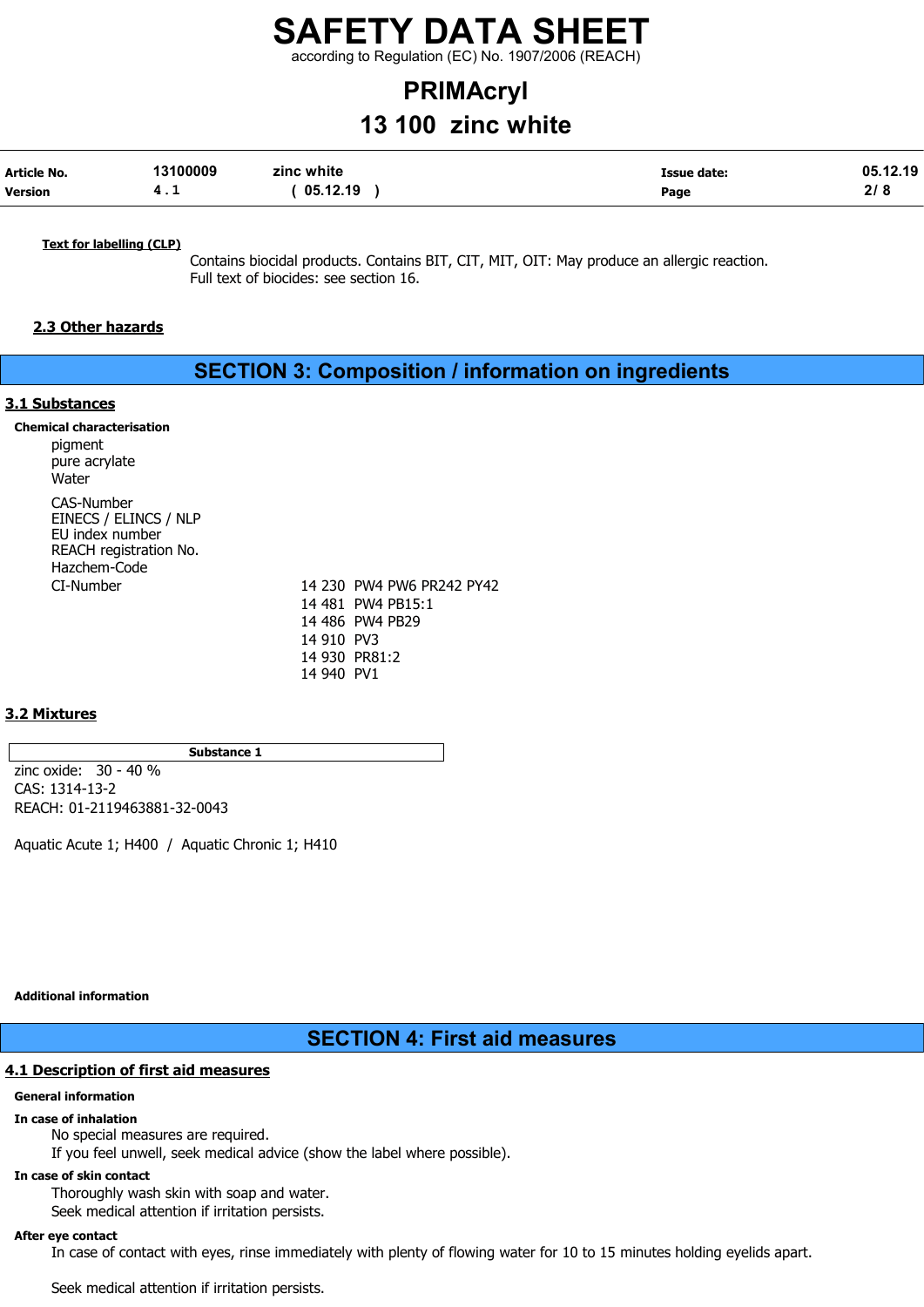according to Regulation (EC) No. 1907/2006 (REACH)

# PRIMAcryl 13 100 zinc white

| Article No. | 13100009 | zinc white | <b>Issue date:</b> | 05.12.19      |
|-------------|----------|------------|--------------------|---------------|
| Version     | 4.1      | 05.12.19   | Page               | o 1 O<br>31 O |

### After swallowing

Rinse mouth immediately and drink plenty of water. Get medical advice/attention if you feel unwell.

### 4.2 Most important symptoms and effects, both acute and delayed

### 4.3 Indication of any immediate medical attention and special treatment needed

## SECTION 5: Firefighting measures

### 5.1 Extinguishing media

### Suitable extinguishing media

Product is non-combustible. Extinguishing materials should therefore be selected according to surroundings.

### Extinguishing media which must not be used for safety reasons

water Full water jet

### 5.2 Special hazards arising from the substance or mixture

In case of fire may be liberated: Carbon monoxide and carbon dioxide

### 5.3 Advice for firefighters

Special protective equipment for firefighters

Additional information

## SECTION 6: Accidental release measures

### 6.1 Personal precautions, protective equipment and emergency procedures

Avoid contact with skin, eyes, and clothing.

### 6.2 environmental precautions

Discharge into the environment must be avoided.

### 6.3 Methods and material for containment and cleaning up

Methods for cleaning up

Take up mechanically. Wash spill area with plenty of water.

### Additional information

### 6.4 Reference to other sections

Dispose of waste according to applicable legislation. refer to section 13

SECTION 7: Handling and storage

### 7.1 Precautions for safe handling

### Advices on safe handling

Handle in accordance with good industrial hygiene and safety practice.

Precautions against fire and explosion

### 7.2 Conditions for safe storage, including any incompatibilities

### Requirements for storerooms and containers Keep container tightly closed.

Hints on joint storage Storage class Further details storage temperature: 5 - 30 °C Protect from moisture contamination.

## 7.3 Specific end use(s)

No special measures necessary if stored and handled as prescribed.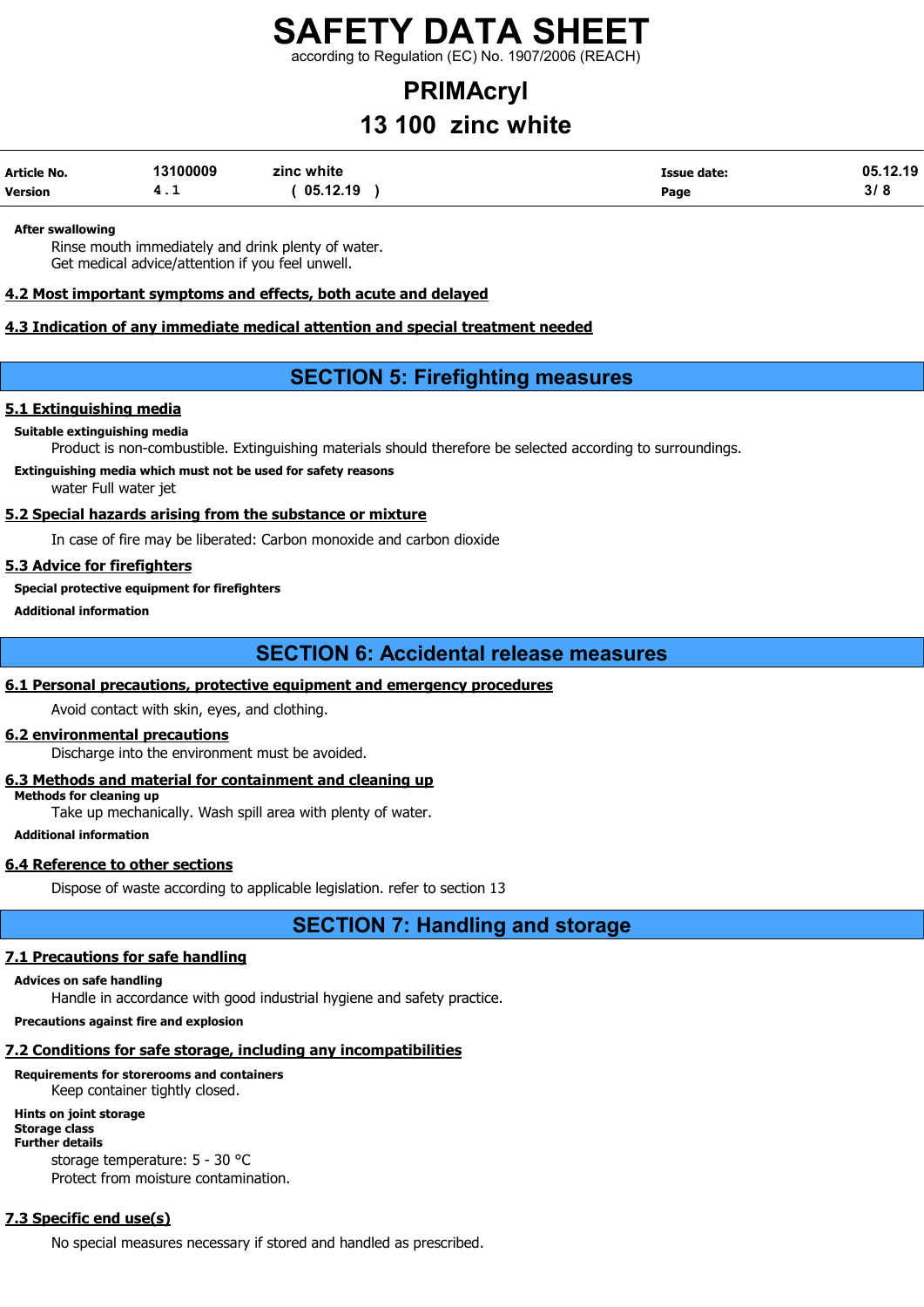according to Regulation (EC) No. 1907/2006 (REACH)

# PRIMAcryl

# 13 100 zinc white

| Article No.    | 13100009 | zinc white | Issue date: | 05.12.19 |
|----------------|----------|------------|-------------|----------|
| <b>Version</b> | . .      | 05.12.19   | Page        |          |

# SECTION 8: Exposure controls/personal protection

### 8.1 Control parameters

1314-13-2 zinc oxide

| $\mathbb{DEU}$                   | $F - \triangle 11C$<br>با لبانانا | $\sim$ $\sim$ $\sim$<br>. .<br>エナムママ | $\mathbf{m}$<br>∣ III.Y / III | $1 + 1 = 1$<br>---               |
|----------------------------------|-----------------------------------|--------------------------------------|-------------------------------|----------------------------------|
| $\mathbb{D}\mathbb{E}\mathbb{U}$ |                                   | $\sim$ $\sim$<br>LV, VVV   IIIY/III  | m.                            | 0.1771<br>$\sim$ $($ $+$ $+$ $)$ |

### 8.2 Exposure controls

### Occupational exposure controls

## Respiratory protection

With correct and proper use, and under normal conditions, breathing protection is not required.

### Hand protection

Protect skin by using skin protective cream.

### Eye protection

Wear eye/face protection.

### Body protection

Wear suitable protective clothing. Wash contaminated clothing prior to re-use.

General protection and hygiene measures After work, wash hands and face.

# SECTION 9: Physical and chemical properties

### 9.1 information on basic physical and chemical properties

| <b>Form</b>  | pasty            |
|--------------|------------------|
| Colour       | white            |
| <b>Odour</b> | almost odourless |

|                                        | min | max         |       |
|----------------------------------------|-----|-------------|-------|
| Initial boiling point and              |     |             |       |
| boiling range                          |     |             |       |
| <b>Melting point/freezing point</b>    |     |             |       |
| Flash point/flash point range          |     |             |       |
| <b>Flammability</b>                    |     |             |       |
| <b>Ignition temperature</b>            |     |             |       |
| <b>Auto-ignition temperature</b>       |     |             |       |
| <b>Explosion limits</b>                |     |             |       |
| <b>Refraction index</b>                |     |             |       |
| <b>PH</b> value                        | 7,5 | 9,5         |       |
| <b>Viscosity</b>                       |     |             |       |
| <b>Viscosity</b>                       |     |             |       |
| Vapour pressure                        |     |             |       |
| <b>Density</b>                         |     | $1,5 - 1,6$ | 20 °C |
|                                        |     | kg/l        |       |
| Partition coefficient: n-octanol/water |     |             |       |
|                                        |     |             |       |

Danger of explosion

### 9.2 Other information

# SECTION 10: Stability and reactivity

### 10.1 Reactivity

No hazardous reaction when handled and stored according to provisions.

### 10.2 Chemical stability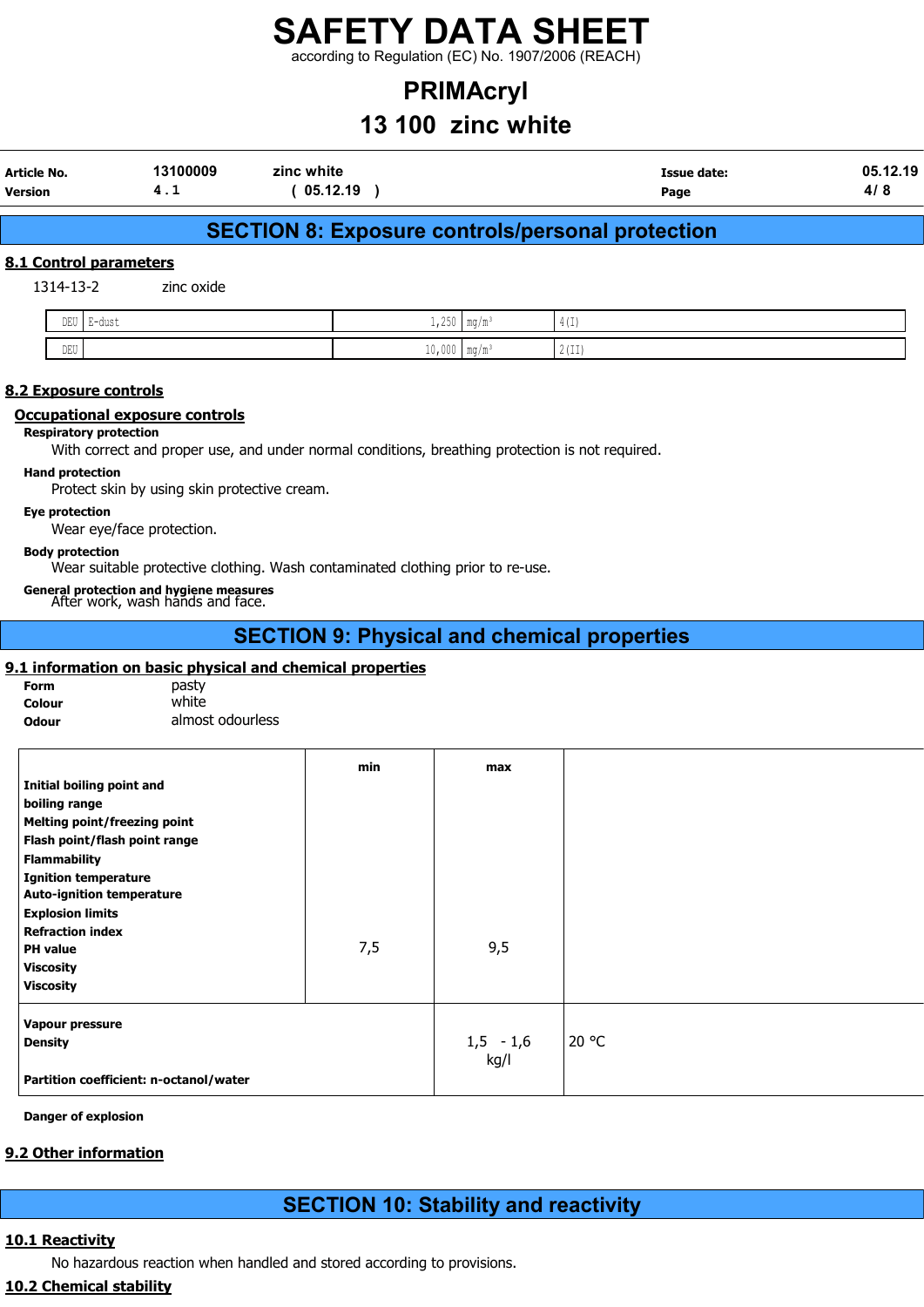according to Regulation (EC) No. 1907/2006 (REACH)

# PRIMAcryl 13 100 zinc white

| Article No.    | 13100009 | zinc white | <b>Issue date:</b> | 05.12.19 |
|----------------|----------|------------|--------------------|----------|
| <b>Version</b> | 4.1      | 05.12.19   | Page               | 5/8      |

Product is stable under normal storage conditions.

## 10.3 Possibility of hazardous reactions

10.4 Conditions to avoid

frost and heat

### 10.5 Incompatible materials

strong acids oxidizing agents Strong alkali

## 10.6 Hazardous decomposition products

No known hazardous decomposition products.

# SECTION 11: Toxicological information

## 11.1 Information on toxicological effects

Toxicological tests

1314-13-2 zinc oxide

| oral            | T R C<br>∪∪עע                            | ∔∼ה<br>.na l | 10000,00000 | mg/kg       |      |
|-----------------|------------------------------------------|--------------|-------------|-------------|------|
| .<br>inhalative | $T \cap \Gamma$<br>コンソリ<br>$\sim$ $\sim$ | ு⊶<br>Kdl    | 5,70000     | $m\alpha/L$ | -111 |

### Acute toxicity

No data available

In case of inhalation

No data available

### After swallowing

No data available

### In case of skin contact

No data available

After eye contact

No data available

### Practical experience

### General remarks

# SECTION 12: Ecological information

### 12.1 Toxicity

# Ecotoxicological effects

1314-13-2 zinc oxide

|  |  | コンマッ | mae<br>. |  | $- - - -$<br>,17000 | <b>MA OH</b> | .<br>17n<br>1.411 |
|--|--|------|----------|--|---------------------|--------------|-------------------|
|--|--|------|----------|--|---------------------|--------------|-------------------|

Aquatic toxicity Water Hazard Class 2 WGK catalog number General information

## 12.2 Persistence and degradability

Further details Product is partially biodegradable. Oxygen demand

## 12.3 Bioaccumulative potential

Bioconcentration factor (BCF) Partition coefficient: n-octanol/water

# 12.4 Mobility in soil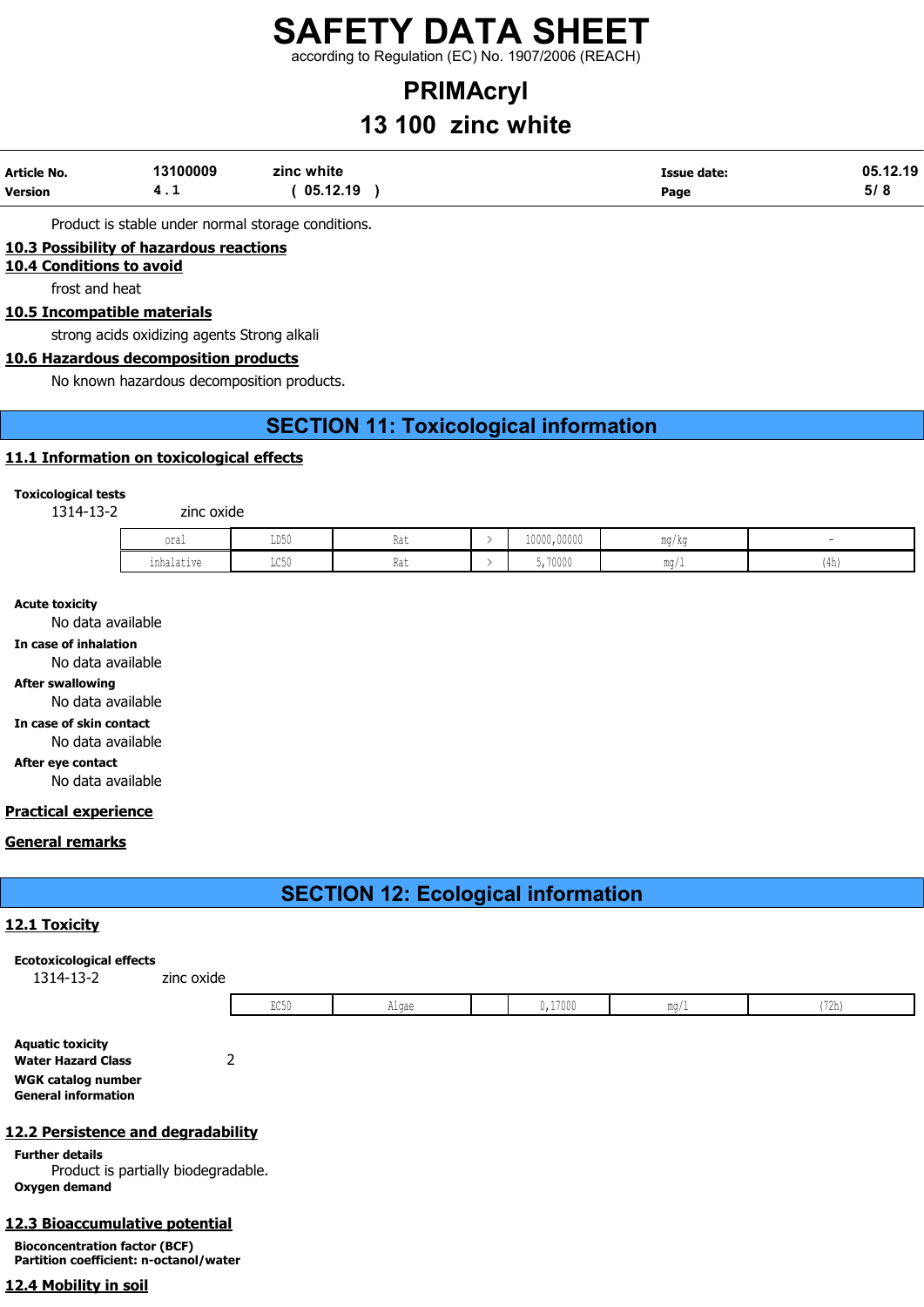according to Regulation (EC) No. 1907/2006 (REACH)

# PRIMAcryl 13 100 zinc white

| Article No.    | 13100009 | zinc white | Issue date: | 05.12.19 |
|----------------|----------|------------|-------------|----------|
| <b>Version</b> | 4. L     | 05.12.19   | Page        | 6/8      |

No data available

### 12.5 Results of PBT and vPvB assessment

No data available

### 12.6 Other adverse effects

General information

SECTION 13: Disposal considerations

## 13.1 Waste treatment methods

### Product

Waste key number 080112 waste paint and varnish other than those mentioned in 08 01 11 Recommendation

### Contaminated packaging

Waste key number

Recommendation

Non-contaminated packages may be recycled. Handle contaminated packages in the same way as the substance itself.

### Additional information

SECTION 14: Transport information

### 14.1 UN number

3082

### 14.2 UN proper shipping name

ADR, ADN Environmentally hazardous substance, liquid n.o.s. IMDG, IATA ENVIRONMENTALLY HAZARDOUS SUBSTANCE, LIQUID, N.O.S.

### 14.3 Transport hazard class(es)

| ADR, ADN    | 9 |
|-------------|---|
| <b>IMDG</b> | q |
| IATA        | q |

### 14.4 Packing group

III

## 14.5 Environmental hazards

Marine Pollutant - IMDG **Yes** 

## 14.6 Special precautions for user

| Land transport (ADR/RID) |
|--------------------------|
|--------------------------|

| Land Gansport (ADI\) I\1D )                       |                            |
|---------------------------------------------------|----------------------------|
| Code                                              | M6                         |
| Kemmler-number                                    | 90                         |
| <b>Hazard label ADR</b>                           | 9                          |
| <b>Limited quantities</b>                         | 51                         |
| <b>Contaminated packaging: Instructions</b>       | P001 - IBC03 - LP01 - R001 |
| <b>Contaminated packaging: Special provisions</b> | PP <sub>1</sub>            |
| Special provisions for packing together           | <b>MP19</b>                |
| <b>Portable tanks: Instructions</b>               | Τ4                         |
| <b>Portable tanks: Special provisions</b>         | TP1 - TP29                 |
| <b>Tank coding</b>                                | LGBV                       |
| <b>Tunnel restriction</b>                         |                            |
| <b>Remarks</b>                                    |                            |
|                                                   |                            |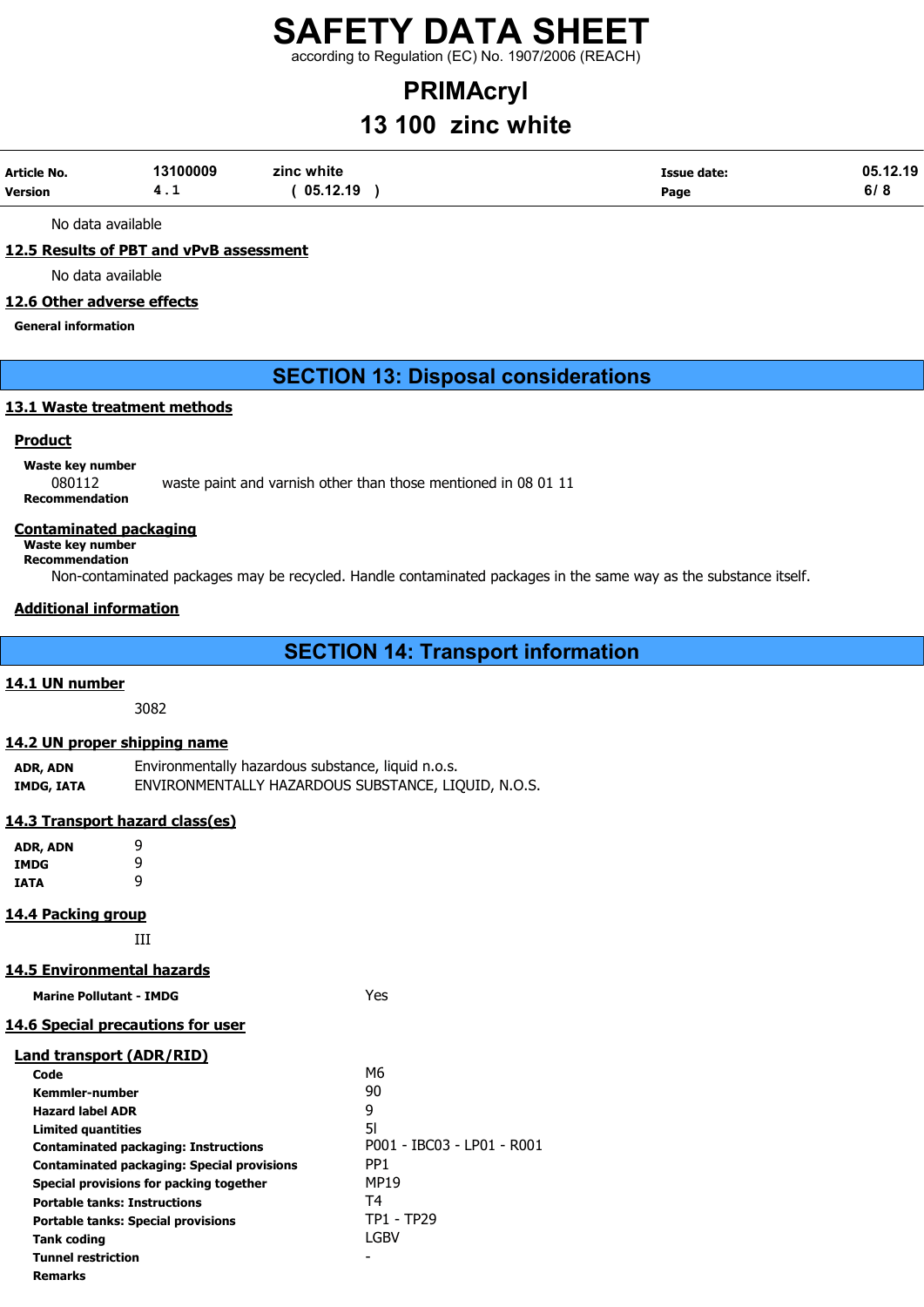according to Regulation (EC) No. 1907/2006 (REACH)

# PRIMAcryl 13 100 zinc white

| Article No.<br>Version                                                                                                                                     | 13100009<br>4.1                                                                                  | zinc white<br>(05.12.19) |                                                                                                                            | <b>Issue date:</b><br>Page | 05.12.19<br>7/8 |
|------------------------------------------------------------------------------------------------------------------------------------------------------------|--------------------------------------------------------------------------------------------------|--------------------------|----------------------------------------------------------------------------------------------------------------------------|----------------------------|-----------------|
| EQ<br><b>Special provisions</b>                                                                                                                            |                                                                                                  |                          | E1<br>274 - 335 - 375 - 601                                                                                                |                            |                 |
| Sea transport (IMDG)                                                                                                                                       |                                                                                                  |                          |                                                                                                                            |                            |                 |
| <b>EmS</b><br><b>Special provisions</b><br><b>Limited quantities</b><br><b>IBC: Instructions</b><br><b>IBC: Provisions</b><br><b>Tank instructions IMO</b> | <b>Contaminated packaging: Instructions</b><br><b>Contaminated packaging: Special provisions</b> |                          | F-A, S-F<br>274 - 335 - 969<br>51<br>P001 - LP01<br>PP <sub>1</sub><br>IBC03<br>$\overline{\phantom{a}}$<br>T <sub>4</sub> |                            |                 |
| <b>Tank instructions UN</b><br><b>Stowage and segregation</b><br><b>Properties and observations</b><br><b>Remarks</b><br>EQ                                | <b>Tank instructions Special provisions</b>                                                      |                          | TP1 - TP29<br>category A<br>E <sub>1</sub>                                                                                 |                            |                 |
| Air transport (IATA-DGR)<br><b>Hazard</b><br>Passenger<br>Passenger LQ<br>Cargo<br><b>ERG</b><br><b>Remarks</b><br>EQ<br><b>Special Provisioning</b>       |                                                                                                  |                          | 964 (450l)<br>Y964 (30kg G)<br>964 (450l)<br>9L<br>E <sub>1</sub><br>A97 - A158 - A197                                     |                            |                 |

### 14.7 Transport in bulk according to Annex II of MARPOL 73/78 and the IBC Code

No data available

# SECTION 15: Regulatory information

### 15.1 Safety, health and environmental regulations/legislation specific for the substance or mixture

### National regulations

### **Europe**

Contents of VOC [%] 0 Contents of VOC [g/L] Further regulations, limitations and legal requirements

### **Germany**

Storage class Water Hazard Class 2 WGK catalog number Incident regulation Information on working limitations Further regulations, limitations and legal requirements

### Denmark

Further regulations, limitations and legal requirements

### **Hungary**

Further regulations, limitations and legal requirements